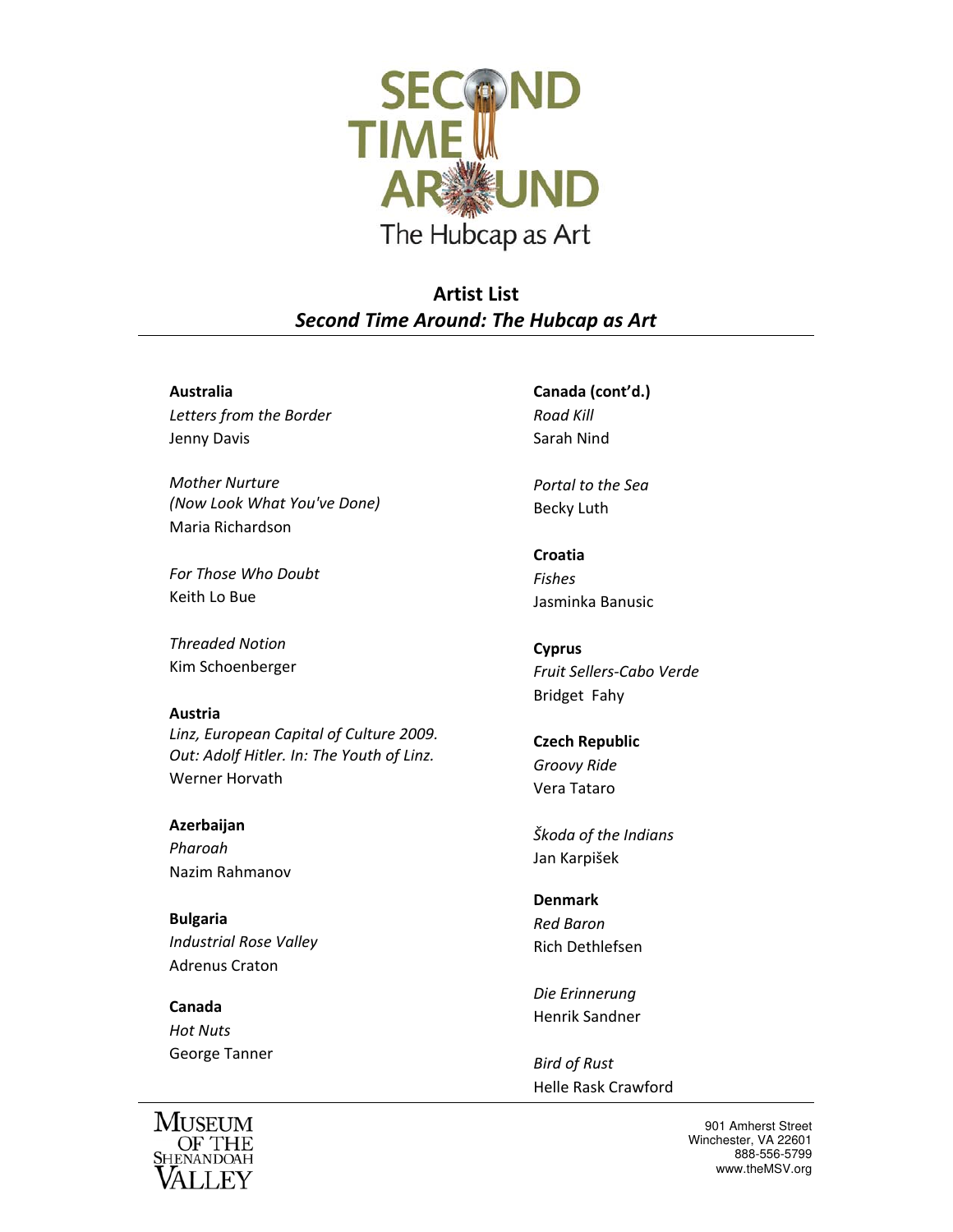**France** *Duo Coquin* Marie‐Paule Benoit‐Bassett

*Méditer sur le Monde* Bertrand Sallard

*As the World Turns* Faba Fouret

**Germany** *Strange Creatures* Stefanie Schairer

**Greece** *Shiny But Cracked Landscape* David Benforado

**Iceland** *Hjolkoppur a Fjallabak* Gundmunder Ludviksson

**India** *Untitled* Bhawa Chandra

**Iran** *Dangerous Game* Aida Vosoughi

**Ireland** *The Presence of Absence* Brian Hegarty

*King Queen Fool* Noel Molloy

*Natural Order(Catalyst)* Jean Doyle

*The Salmon of Knowledge* Orla Hilton

*Time to Fly* Helen Gavigan **Ireland (cont'd.)** *Precious Petals* Niamh O'Connor

**Israel** *Nexos (Expectation City)* Ruben Cukier

**Italy** *Kaleidobrandscope* Fabio Sassi

**Japan** *A Hubcap Of World Heritage Nachi Town, Its Damaged By Flood* Minoru Murokawa

**Malaysia** *Two in One* Chew Fang Chin

**Monaco** *Le Vélo Rose(The Pink Bicycles)* Irit Levy

**Netherlands** *Mati* Susan van Blanken

**New Zealand** *Kombri Koru* Colin Unkovich

**Peru** *Birds* Jose Luis Dela Barra Bellido

**Poland** *Eye of Gaya* Kasien Blekiewicz

*Duality of Nature* Zbigniew Blekiewicz

*Lajkonik* Joanna Tokarczyk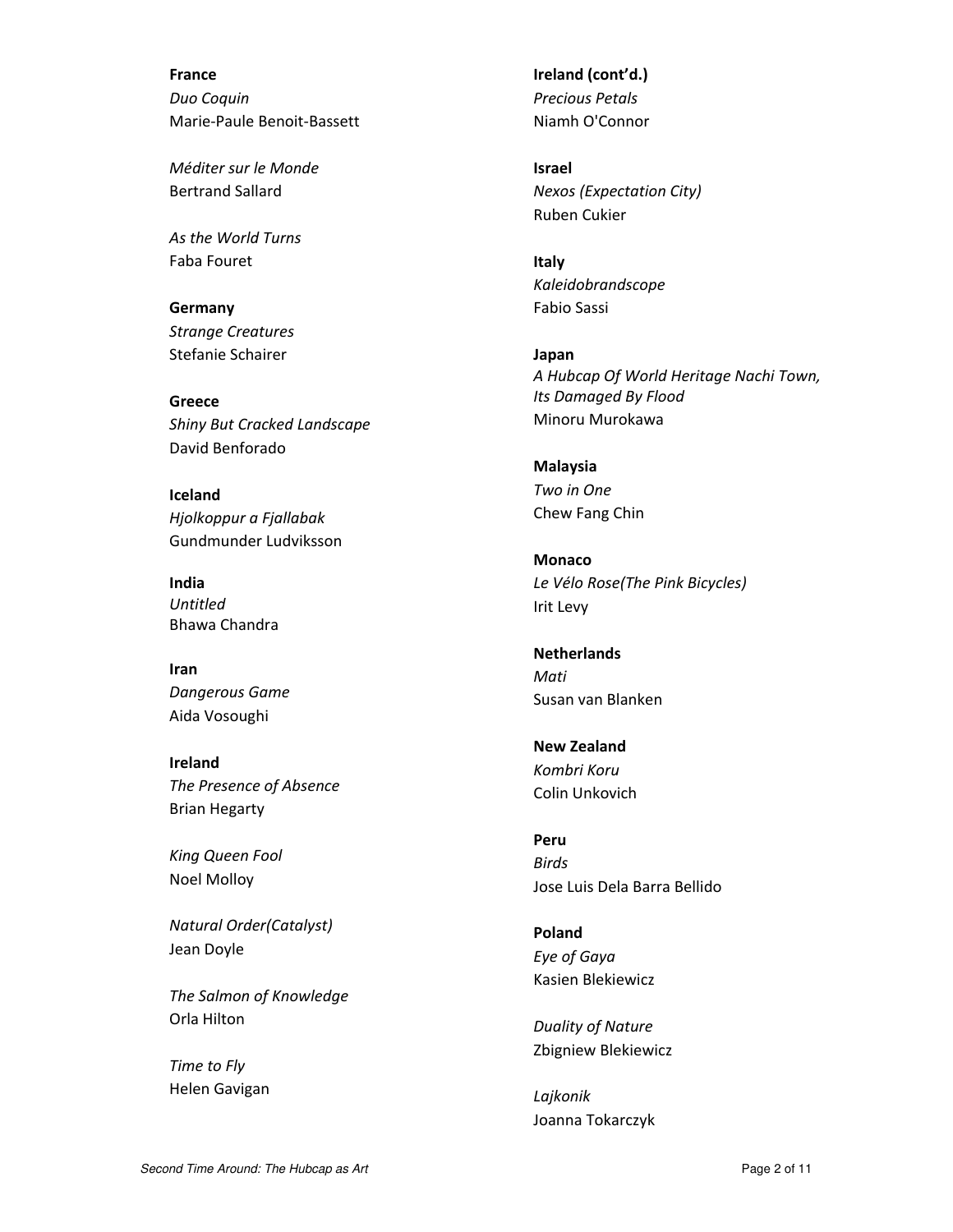**Russia** *Meeting* Elena Samborskaya

**Serbia** *Syamasundara* Zil Millano

**South Africa** *Ndebele Inspiration* Vivienne King

**Spain** *Beetle Blues* Lydia Hoffnungsthal

*Wheel Mask* Milan Rubio

**Sweden** *The Golden Edition of Swedish Horsepower* Lena Tedeblad

**Switzerland** *Renaissance V* Pia B.‐Lehmann

*Recover* Monika Steiner

**Turkey** *It Was a Ford* Mike Berg

**United Kingdom** *Pod* Fiona Campbell

*California Dreamin' II* Alke Schmidt

*Paradise Found* Theo Kaccoufa

*Without Color I Wouldn't Exist* Ella Robinson

**United Kingdom (cont'd.)** *Metal Hubcap Fish* Ptolemy Erlington

**Venezuela** *Evoluciόn de la Rueda* Fernando Correa

**West Indies** *SOS* Jennifer Meranto

## **United States**

**Alabama** *The Greed Seed* Casey Downing Jr

*Grip* Josh Ashley

*Arabesque* Bruce Larsen

*Untitled* Allyson Comstock

**Alaska** *American Motors* Tim Shields

**Arizona** *Down the Rabbit Hole* Deborah McEvoy

*Mustang Sally* Kevin Caron

**Arkansas** *Sunflower* Diane Ziemski

**California** *Child's Play* Mike Kendall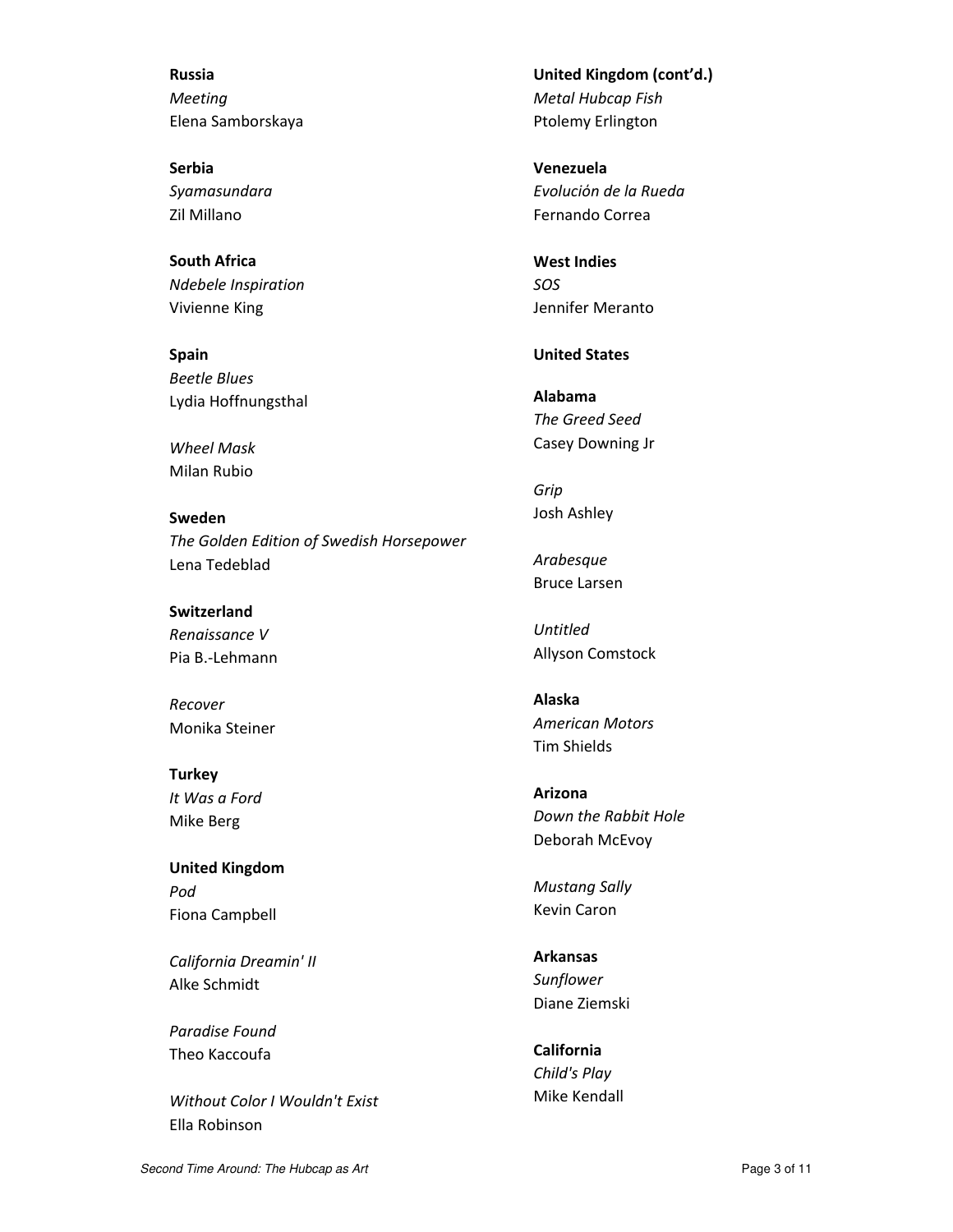**California (cont'd.)** *The Rain Forest* Steve Gray

*The USA Is Sliding* Tony Natsoulas

*Propulsion of the Nympho* Neal Bociek

*No Bees No Humans* Erika Wain

*The Road Traveled* Suzi Trubitz

*Courageous Sisters* Synthia Saint James

*Hubcap Target* Robert Toll

*Mission, Late Afternoon* Jennifer Wasson

*Frisbee* Solomon Bassoff of Faducci

*Luminous Dodge* YaYa Chou

*Saturn(Mercury)* Colette Crutcher

*Traveling Companions* Karen Frimkess Wolff

*Puddle* Dori Atlantis

*Fender Bender* Mike Farruggia

*Egg in Space* Larry Carroll **California (cont'd.)** *Hidden Treasures* David Medley

*Return to Nature* Karen LeCocq

*Where Will You Go Today?* Carol Surface

*Swimming In Landfill* Judith Mangiameli

*Reading Companion #4* Bhavna Mehta

*A Thinly Veiled Problem* William Ishmael

*An Idea Sparked* Patrick Quinn

*Before Lunch* Sharon Peters

*Eye Sea You* Jen Moore

*Waste Not* Kerri Warner

**Colorado** *Key to My '57 Chevy Rocketship* James Descant

*Into the Blue* Peter Eades

*Nice Grill, What's Under the Hood?* Erick Johnson

*Koi* Stephanie Amos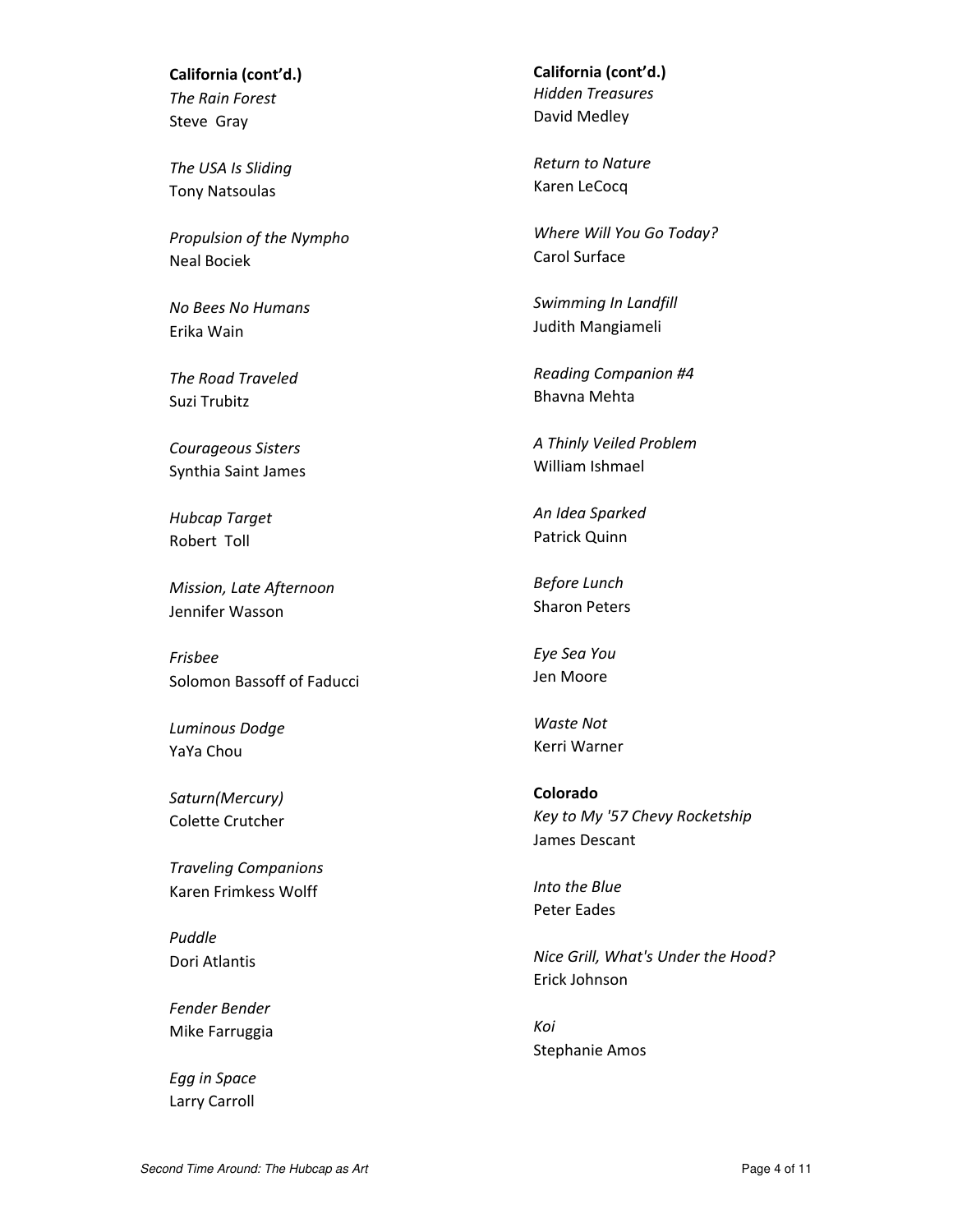**Connecticut** *Untitled* William Evertson

*Untitled* Paul Zepeda

**Delaware** *Zgoda* Kevin Bielicki

**Florida** *Advice* Ferdie Pacheco

*Earth, Air, and Water: Elements of Life* Brandy Stark

*Hubba, Hubba, Hubba* Derrick Johnson

*Scout Ship For Secret Robot Parts* Sarah Thee

**Georgia** *Turtle Song* Linda Windell

**Hawaii** *Hawaiian Hubcap* Jordan Dodson

*Eye in the Sky* Bonnie Sol Hahn

**Idaho** *Jewelry Box* Zella Bardsley

*The Raven* Pattie Young

*End of the Road* Bernie Jestrabek‐Hart

Second Time Around: The Hubcap as Art **Page 5 of 11** and  $P$ age 5 of 11 *Chief* James Dobney

**Illinois** *Metallic Waters* Michelle Rial

*Round Noon on the River* Nancie Mertz

*F.O.R.D.* Connie Noyes

*A New Face* Judith Joseph

*Dimensional Polarity* James Armstrong

*Moving* Basia Toczydrowska

*Just Rolling On In Flames* Mike Helbing

*Open Your Mind* David Joseph

*Red Torso* Chandrika Marla

*Harlequin Overwhelmed* Deirdre Fox

**Indiana** *Pond* Vera Curnow

**Iowa** *Sunflower Nap* Candace Camling

*Re‐Cycle* Marcia Joffe‐Bouska

**Kansas** *Chevy to the Levee* Guinotte Wise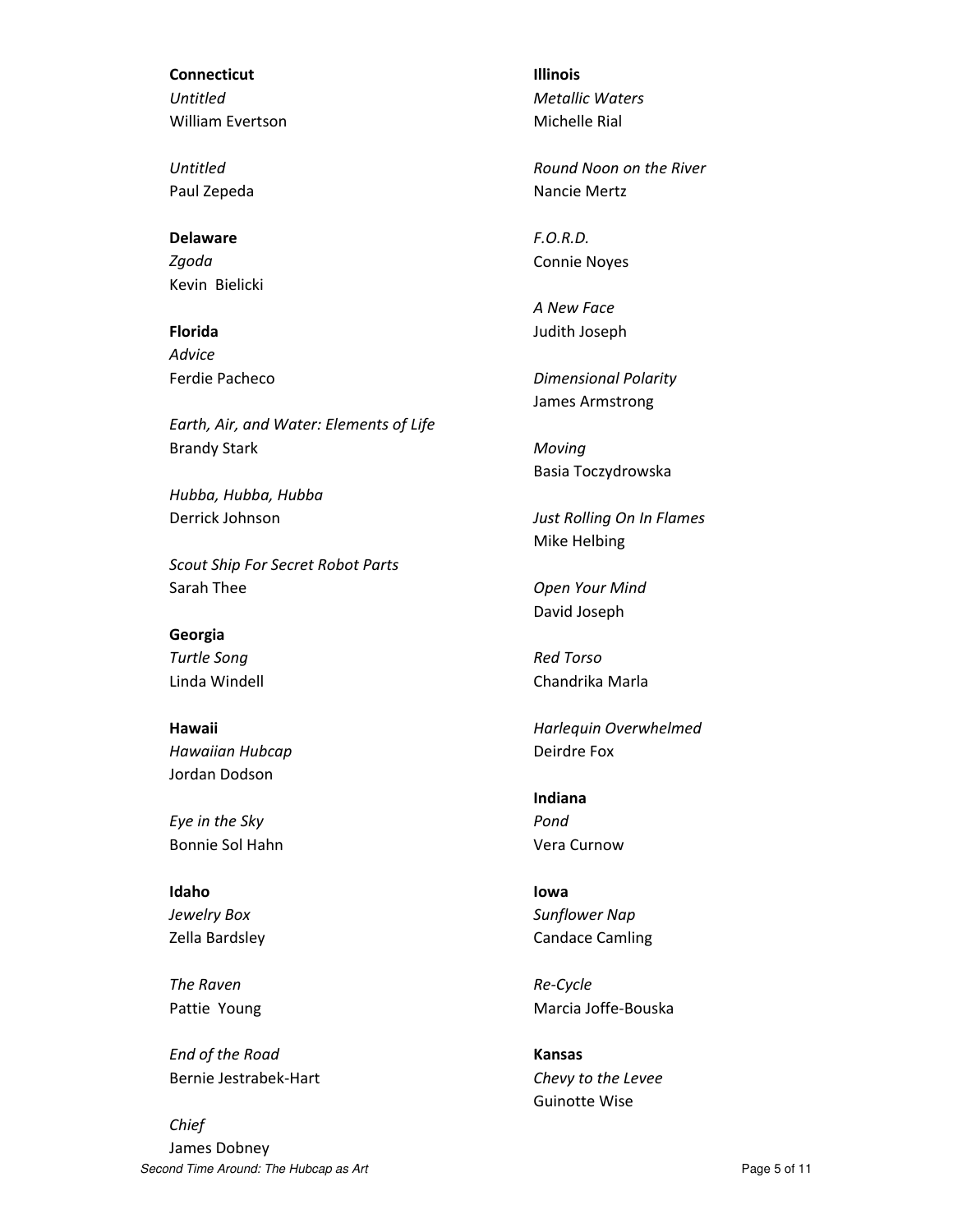**Kentucky** *And Then There Were 7* Wyatt Gragg

*Turtle* Mark Needham

*Kraken Baby* Jeff Gaither

*Near Nashville* Andee Rudloff

*Revolution* Jenny Ross Bell

**Louisiana** *Behind the Sun* Cetin Ates

**Maine** *Nature Draws the Line* Barbara Brady

*Mandala for Detroit* Dawna Bemis

**Maryland** *Witness* Marla McLean

**Massachusetts** *What Goes Around, Comes Around* Bruce Johnson

*Mindfulness* Marcia Wise

*Flora* Matt Evald Johnson

*Circular Obfuscation: Inevitable Accretion* Stephanie Gerolimatos

*Bird of Paradise* Aliza Vaida

**Michigan** *Moonbear Shield* Shirley Brauker

*Dodge Hubcap* Lynda Cole

*Oil, Is It Worth the Price?* Mark Chatterley

*Transmogrifier* Amanda Stark

**Minnesota** *Chevyscape* Michael Bigger

*Becoming Again* Linda Yates

*748* Mike Marth

**Mississippi** *Queen of Hearts* Michelle Allee

*Freeway of Love* Stacy Wills

*Cuckoo* Frances Scott

*Mississippi Blues Hwy 61* Dot Courson

*Dodge Flier* David Lambert

**Missouri** *A Wheel In A Wheel On A Wheel* Jane Carroll

**Montana** *Souvenir of Detroit* Justin Anthony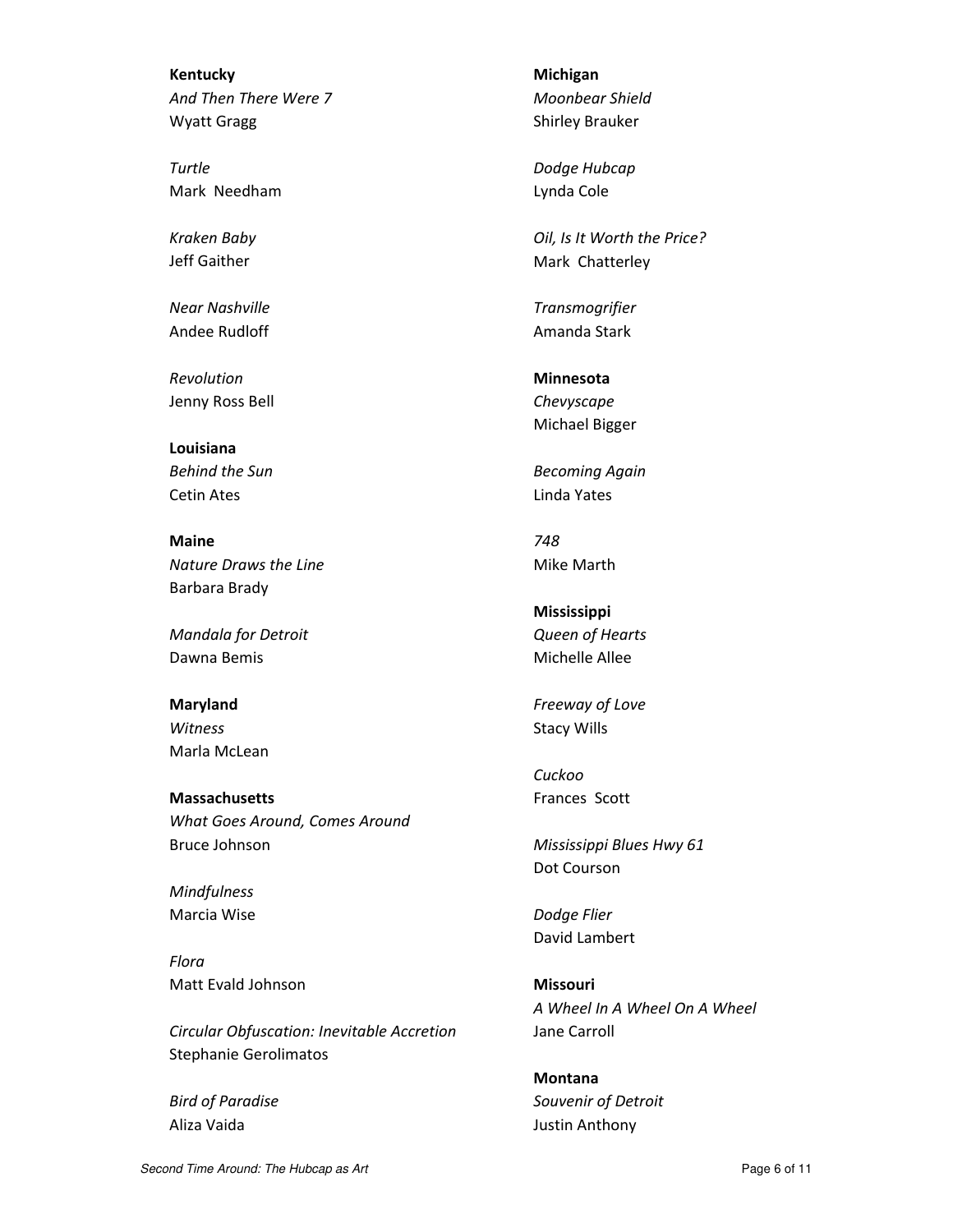**Nebraska** *Nec Spe Nec Metu* Jeremy Caniglia

*Swimming with the Fishes* Leslie Bruning

**Nevada** *View Of Hub Captila From Porthold Of USS Firecracker* James McNulty

**New Hampshire** *Self Portrait as Revealed by Trash* Tim Gaudreau

*Shaker Sister Hubcaps* Tim Campbell

**New Jersey** *Discovery* Robert Beck

*All Things Bright and Beautiful* Linda Aldrich

*Burial Mask* Glenn Moore

*I Hub* Peter Jacobs

*Ms. Smiley Hubcap* Irmari Nacht

*Pasta Maker Machine* Kathy Rebek

*Elisa's Wheels* Elisa Chalem

*Untitled* Sasoon Kosian **New Mexico** *Loki* Donald Gialanella

*Comet* Renate Surh

**New York** *Tiwa Sky* Jason Martinez

*Redirect the Future* Cynthia Meyers

*Untitled* Fernando Salomone

*Cartouche* Ellen Mahnken

*And the Devils Stood Watch* Carla Goldberg

*Iron Garden* Janet Culbertson

*Hubcap Dancer* Jack Howard‐Potter

*Blowout* Scott Hill

*Souvenir* Sophie Sejourne

*Radiation* Paul Dacey

*Reef of Time* Sara Conca

*Leftovers* Duston Spear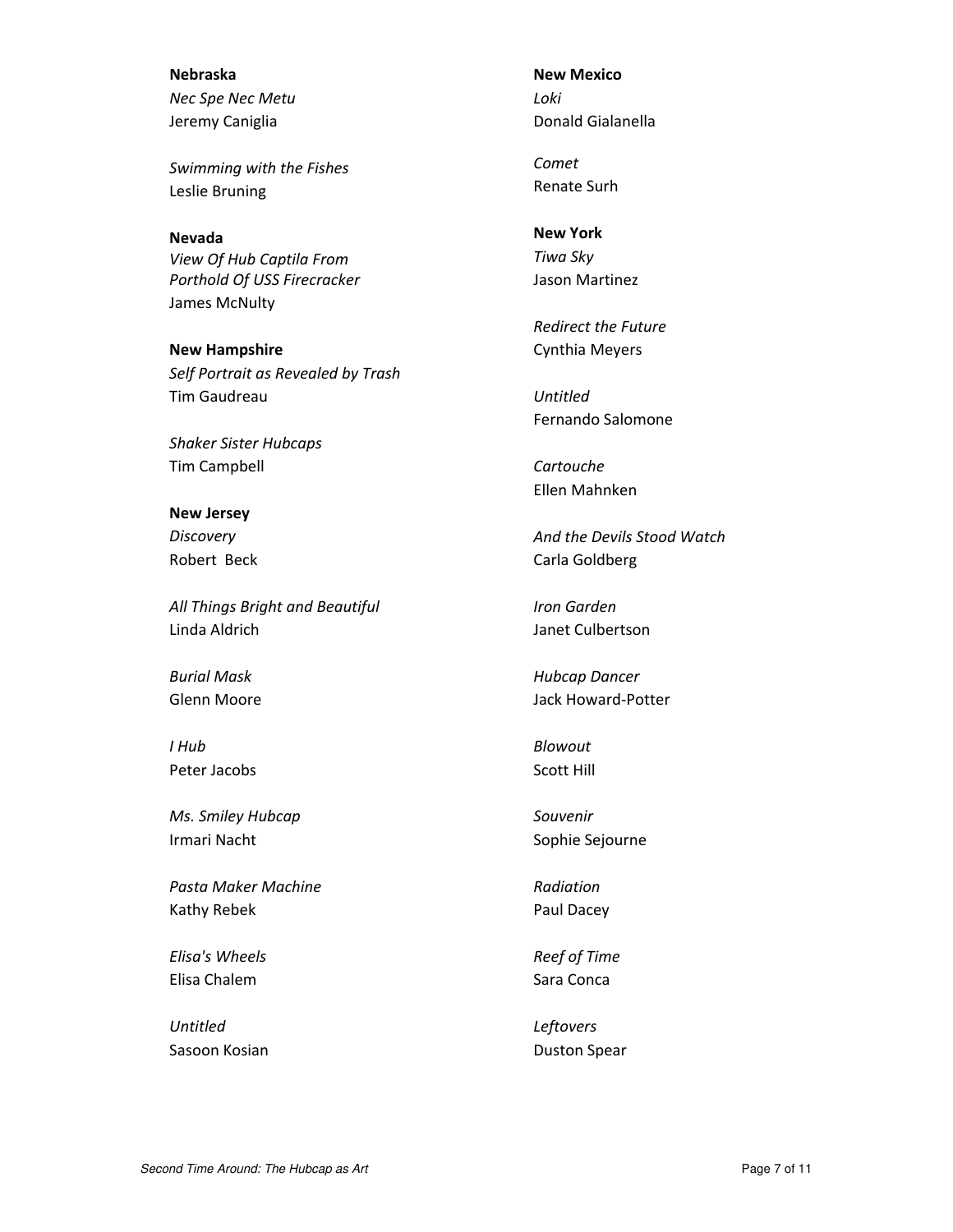**New York (cont'd.)** *Still Life* Guy Nelson

*Dazzling Journey* Alexandra Pacula

*Wisdon II* Sonam Brauen

*Yes We Can* Elisabeth Frischauf

*Ablaze II* Christine Aaron

**North Carolina** *Gear Head(Chevy Envy)* Paul Hill

*Big Mouth Hub Fish* Jim Meyer

*Prometheus* Pat Spainhour

**North Dakota** *Dakota Sunset* Jane Kalmbach

**Ohio** *Warning* Curtis Aric

*Reflecting Pool* Alissa Renzetti

*Untitled* Linda Leviton

*Es Kann Getan Werden, Portrait of Karl Benz* Jenna Fournier

*Earth Mobile* Jeff Rutledge **Ohio (cont'd.)** *Wayside* Paul Rowntree

*Untitled* Micaela Vivero

*OOPS!* Bill Feinberg

**Oklahoma** *Give Peace a Chance* Jan Meng

**Oregon** *Swimming Out of the Fill* Jan Rimerman

*Hub Cat* Nancy Norman

*Jelly* Tim Foertsch

**Pennsylvania** *Wolf Rules* Leigh Pawling

*Faces of Happiness* Terry Gallagher

*Things Found Out About Inside Things* David Hage

*Royal Copenhagen* Richard Derby

*Suzani* Nina Davidowitz

*Flight of the Corvair* Jim Lennox

*The Miss Nancy Music Machine* Karen Poels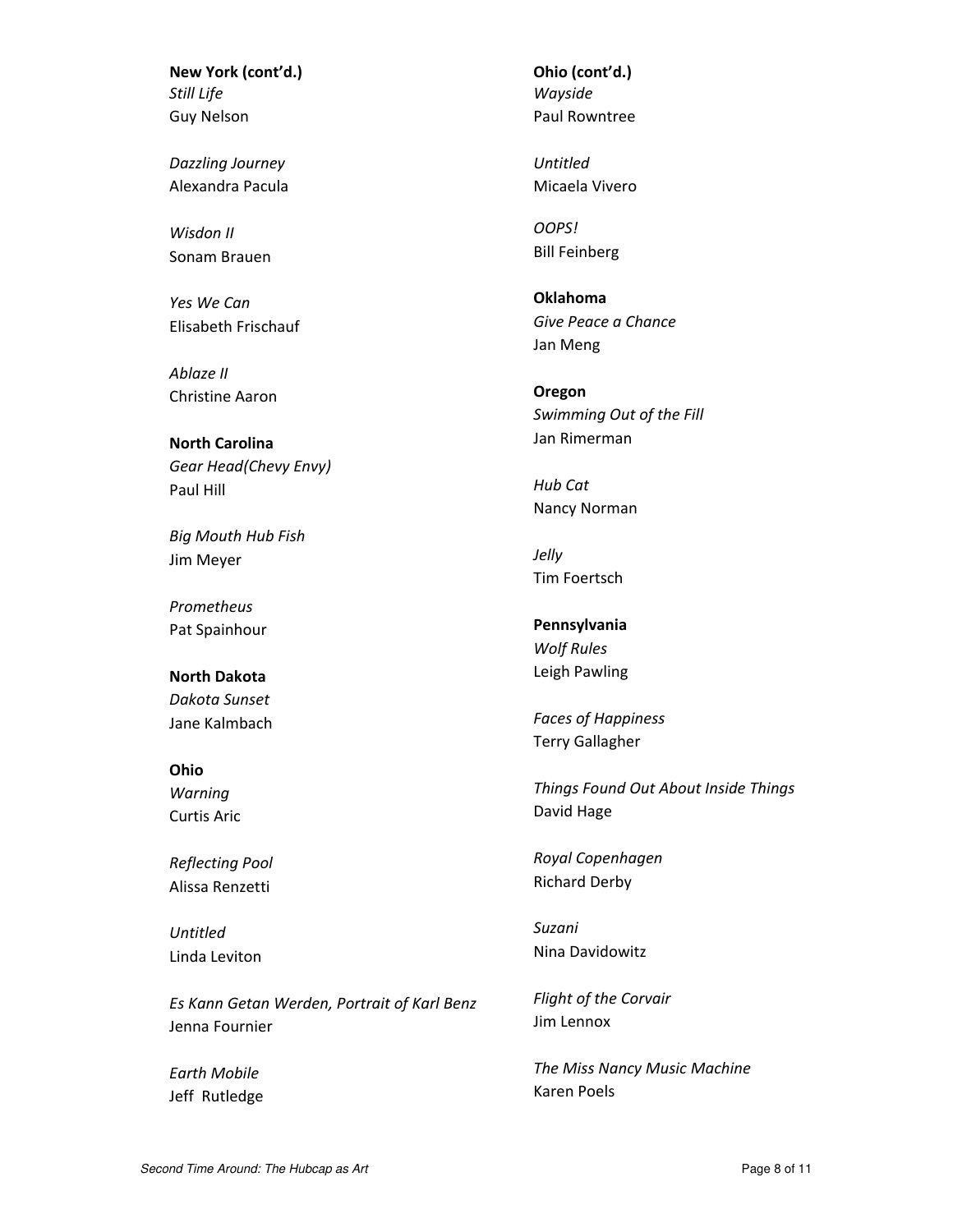**Pennsylvania (cont'd.)** *In Harm's Way* Helen Crispino

*The Big Bang* Maria Livrone

*The Forsaken* Curtis Salonick

*Win‐Win Spin* Hilary Ross

*Services Rendered* Missi Allen

*My Way or the Highway* Dan Waber

*Oldsmobile Rebirth* Brian Keeler

*Hera's Brooch* Kristie McMahon

*Lucky 13* Stephanie Santospirito

*Lemon on Wheels* James Rogowski

*Born Again* Lisa Fedon

*Dead Lock* Rachael Baratta

*Reclamation* Jack Puhl

*Hope for the Future* Kristen Leonard

*Yo‐Yo Benz* Debbie Grossman **Pennsylvania (cont'd.)** *Sweden to Sicily: Europe 2009* Frank Goryl

*Hanging Hexagon* Stan Smokler

*Dancing with a Star* Caryl Picker

*Environmentally Censored* Bethany Montana

*Boofadoo Lafayette's Bloomers* Jonathan Jenkins

*The Message* Clarabelle Van NieKerk

*Tulip Roundel* Marshall Rumbaugh

*Mums the Word* Kimberly Hughes

*Venerate* Skip Sensbach

*The Landfillart Book* Don Rash

*Ant* Michael Hockenbury

*Sunflower* Elizabeth McCue

*Ignorance is Bliss* Pam Raney

*Perpetual Motion* Pat Stump

*Edith Metzger, Victim* Mary Mattern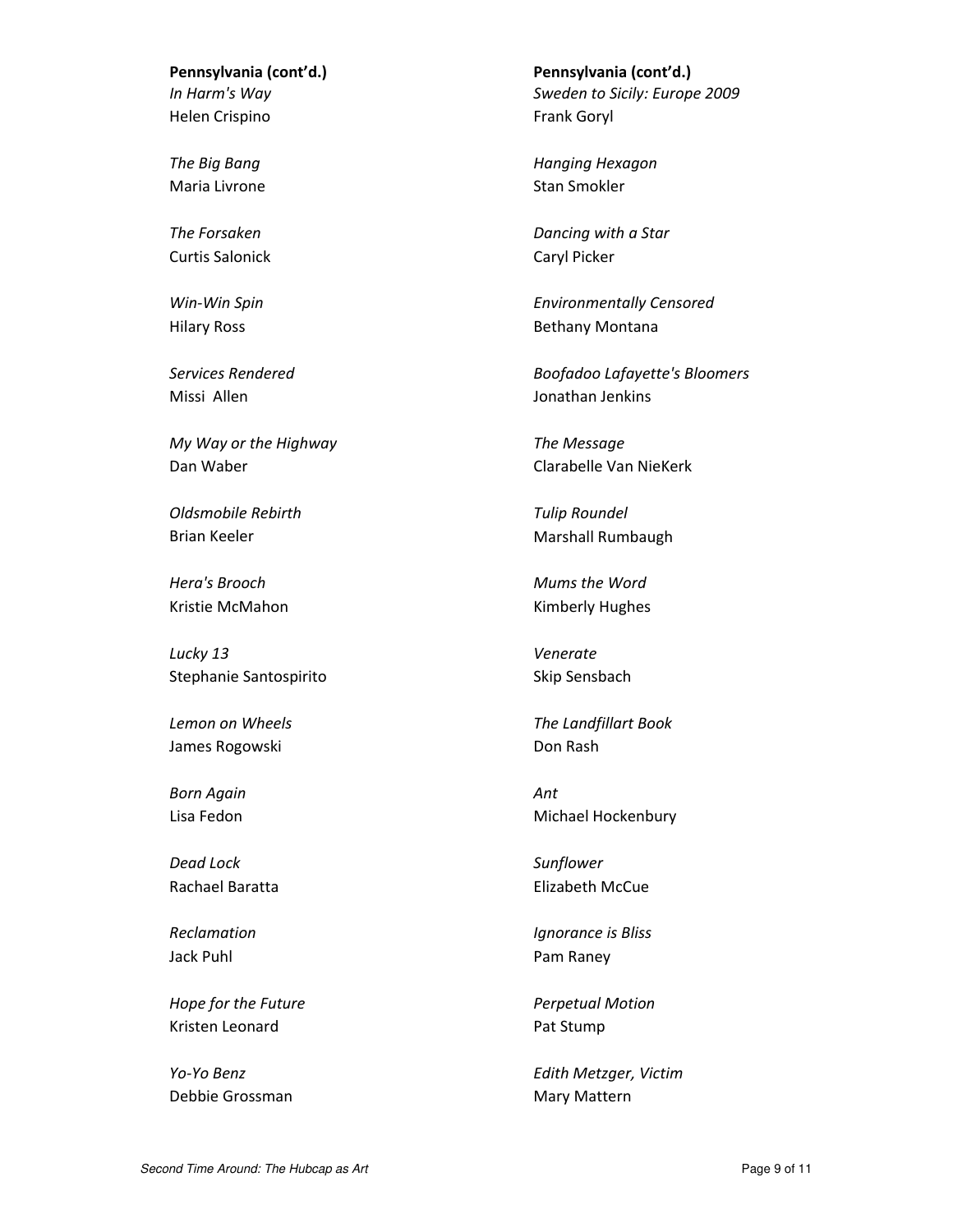**Pennsylvania (cont'd.)** *Rejoice* Bev Purcell

*Post 911* Mike Trovato

*Untitled* Hugh Purcell

*The Mechanic* Heather Neill

*A Shaman's Offering, 2010* Judith Keats

*Saucer* Meghan Calderone

*Ravine* Jayne Struble

*Untitled* Harrison Bowen

**Rhode Island** *A Luminous Glow* Betty Ann Morris

*Cap‐Studded Cap* Boris Bally

*Hubba‐Hubba* Ken Speiser

**South Carolina** *Time To Detox* Mary Edna Fraser

**South Dakota** *Endangered* Debra Kroger

**Tennessee** *From Speed to Sound* Eleanor Bailey

**Tennessee (cont'd.)** *Nations Rising* Connie Shaw

*Opossum College Class Ring* Eric Lankford

*Say Yes* Carol Hall

*"Hub"‐The Junkyard Dog* Laura Morris

*Sunflower 2009* Ben Caldwell

*Recession* Julie Westall

*California & Back* Brian Tull

*CAPS* Adrienne Outlaw

**Texas** *Earthlings Beware* Jad Fair

*The Inner Beauty* Izabela Wojcik

*Noteworthy* Janice Cooper

*Motorway To Roswell II* Jason Eric‐Gonzales

**Utah** *Golden Eye* Jan Henderson

*Untitled* Sunny Belliston